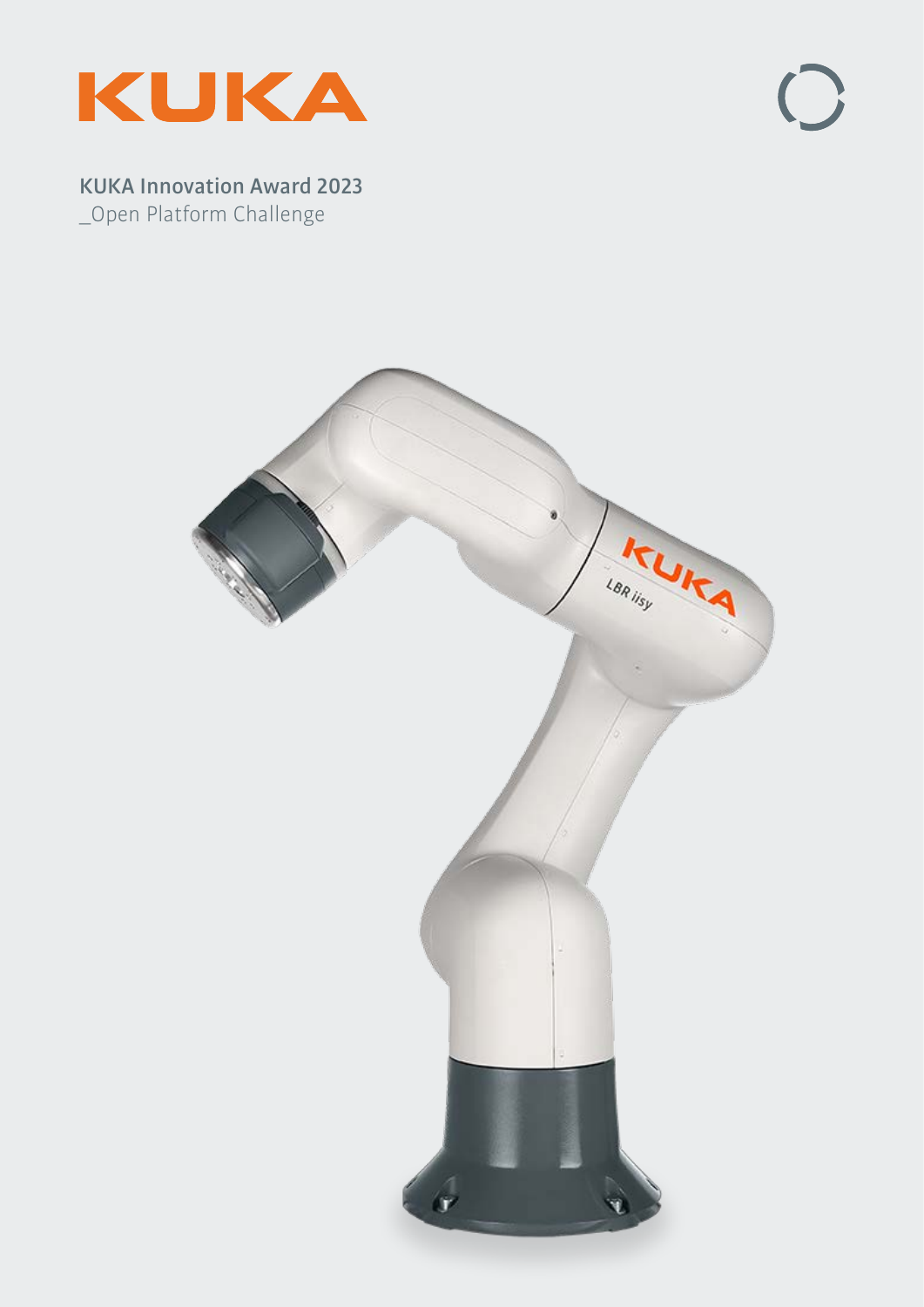



# **KUKA Innovation Award 2023 – Call for Participation \_Open Platform Challenge**

### **Objectives of the Award**

As a world-leader in robot-based automation, KUKA has maintained an intense collaboration with academia and R&D partners worldwide on various scientific and technical topics for many years. To take this collaboration to the next level the KUKA Innovation Award has been established in 2014. It comes with a substantial financial prize of €20,000. The competition leading to the award is intended to accelerate the pace of innovation in the field of robot-based automation at large and improve technology transfers from research to industry.

The KUKA Innovation Award 2023 comes with big news: For the first time the competition will be based on our newly introduced robot operating system and ecosystem [iiQKA.](https://www.kuka.com/de-de/future-production/iiqka) This enables the robotics community to implement their own hardware and software extensions on a KUKA robot much easier than before, making a modern, powerful and scalable basis for technology innovation within robotics available.

In the same spirit we defined the motto for this year's award: The Open Platform challenge. This means this year all participants have the freedom to do whatever they have in mind- there are almost no limits for ideas.

Many tasks in small and medium sized companies are not automated yet. The proposed application shall simplify the engineering, setup and programming for customers, who are producing varying products in small to medium lot sizes. Your contribution shall leverage iiQKA and the LBR iisy as a flexible tool for machine tending, glue dispensing, quality inspection or other typical automation tasks. By your contribution, the end user is able to quickly and safely automate tasks, without being an expert within the automation domain.

Applicants for the Innovation Award are invited to select use cases, small and medium sized enterprises can benefit from, e.g., simplified setup and commissioning, intuitive operation, and flexible utilization of robots as a companion in production.

The focus should be on introducing and demonstrating new and interactive methods for personalizing and improving usability. The system concept should be versatile, i.e. broadly applicable, maybe even outside the industrial field, and not only limited to an engineering approach for solving a specific use case. Participants from academia, research and industry are encouraged to present system concepts that can lead to, or are already on the edge to, commercialization.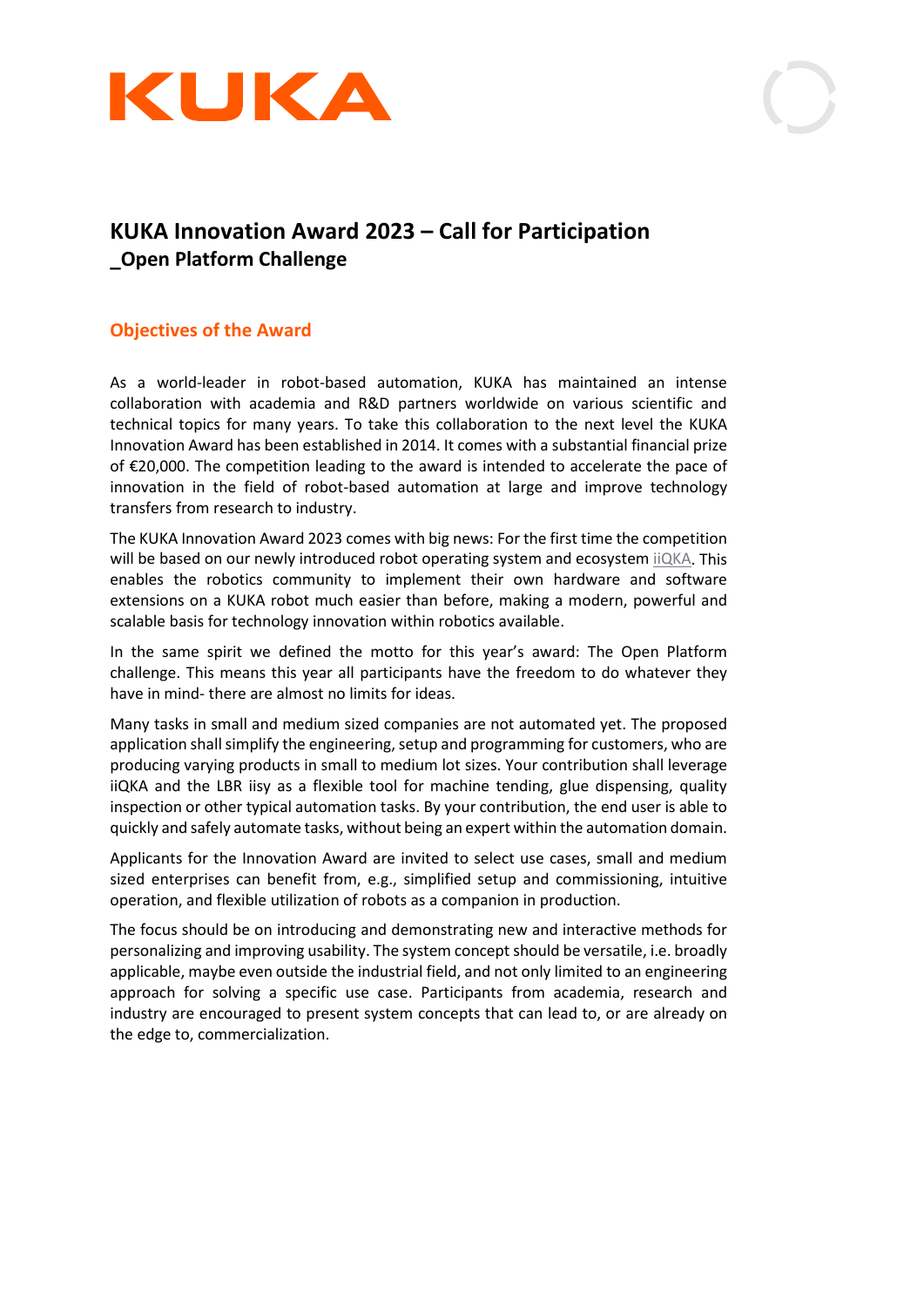

### **Participating in the KUKA Innovation Award**

The competition is open to the robotics research community at large (including companies). This includes researchers and developers at a post-graduate level or higher as well as research teams. Individuals and teams must belong to a legal entity that enters into an agreement with KUKA for the purpose of the competition.

The first step in participating in the KUKA Innovation Award is the creation of a proposal. This proposal should include a motivation for the solution to be developed, details regarding its realization and ideally an already established proof of concept in a working system. Transferring experiments and results from legacy components to the hardware provided by KUKA is particularly encouraged. A realistic implementation plan and a description of the team's experience should also be provided. The proposal for participating and getting access to the sponsored hardware must be submitted electronically by May 08, 2022 via mail t[o innovationaward@kuka.com.](mailto:innovationaward@kuka.com) The proposals will be reviewed and rated based on the assessment criteria below. The 10 top-ranked teams will be invited to pitch their proposals to an international team of judges in an online interview session. After that, the top 5 teams will be chosen as finalists and KUKA will announce the selected finalists by May 20, 2022.

KUKA offers the 5 finalist teams a free of charge lightweight robot LBR iisy optionally enhanced with a Roboception 3D vision system and all additional products available in the Roboception web shop for the duration of the competition*.* While using the LBR iisy is mandatory for the finalists, using the provided vision system is only mandatory, if a vision system is needed for the application. Proposed applications may include additional hardware, such as sensors or other mechatronic components to be developed and provided by the applicants. Newly introduced components should provide a clear vision how they can easily blend in with the hardware provided by KUKA.

Each finalist team will sign an agreement with KUKA to implement its idea on the provided hardware. The teams will be invited to Augsburg to receive an initial training on the software and hardware and will be continuously technically supported and coached by KUKA experts to be more effective in the implementation phase. In winter 2022, on-site visits to the finalist teams are planned to support the teams in the preparation of the final presentation the fair.

Finally, the teams will be invited to a major industrial German fair in 2023 to present their applications and compete for the award in the final round. This will offer the participants the unique chance to present their work to the expert public, representatives from industry and research, the media and of course the judges. This exchange and the resulting contacts are often the starting point for further projects and collaborations.

The Innovation Award judges will determine the winner at the fair based on the assessment criteria below with a particular focus on quality and robustness of the presented solutions. Presenting the solution on the fair is a mandatory activity for competing in the Innovation Award. The winner of the KUKA Innovation Award and the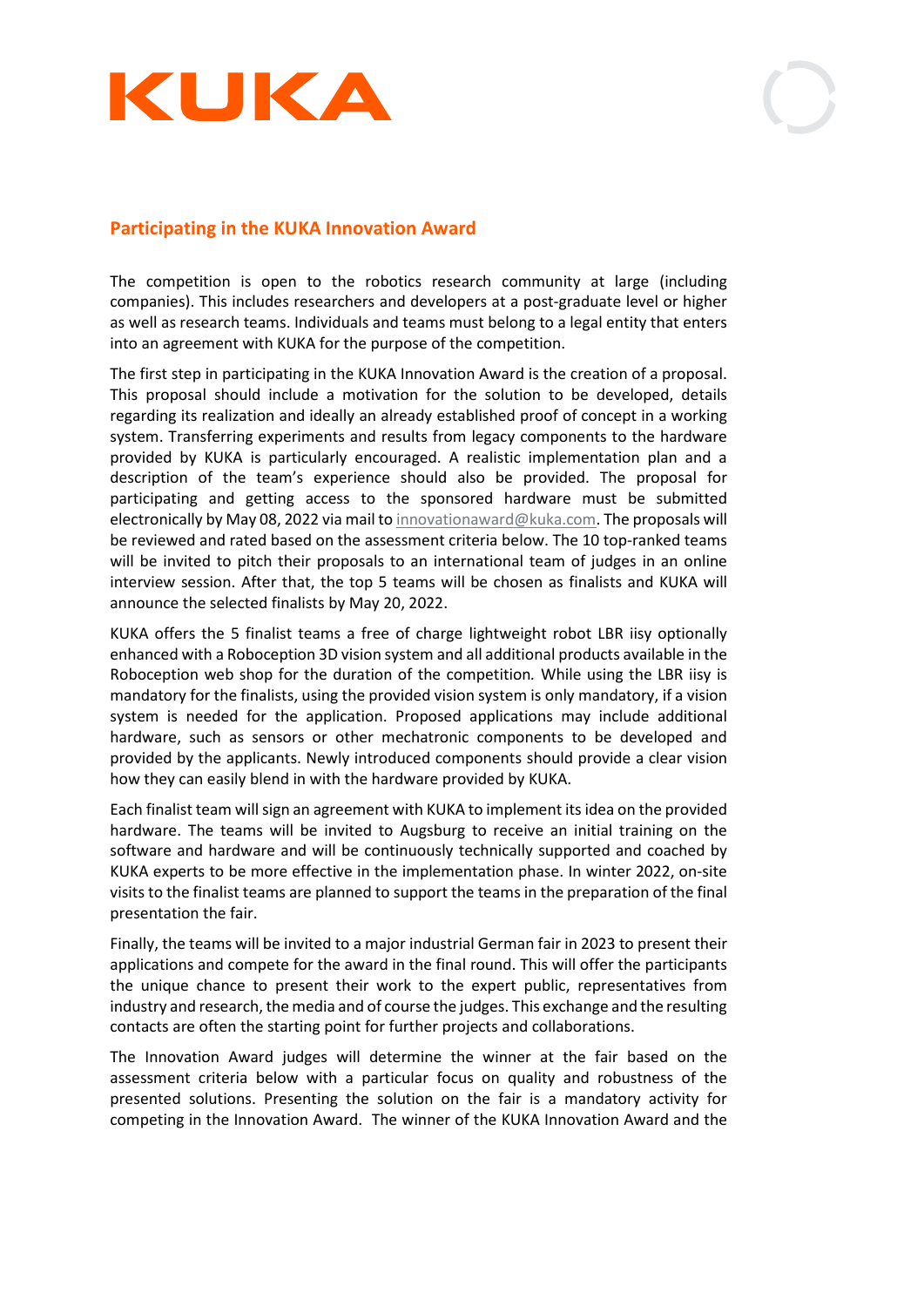



€20,000 financial prize will be selected and announced on the fair ground during the award ceremony at the fair ground.

### **Outline and content of the proposals**

The proposal should be aligned along the following structure:

#### **1. Cover page**

- a. Project full title and acronym/short team name
- b. Applicant contact data (name and institution of project leader)
- c. Summary of project proposal

#### **2. Team description**

- a. Institution/ laboratory/ group description
- b. Background in robot-based automation (especially experience with sensitive and collaborative robots, projects, knowledge and track record the project capitalizes on)

#### **3. Motivation and objectives**

- a. Description of the intended use-case, challenges and relevance to potential markets
- b. Objectives of the proposed work with an outline of the advances focusing on the challenge topic

#### **4. Approach and realization**

- a. Technical details of the proposed solution including a description why the proposed solution is promising as well as a pictures and videos of the current stage of development (ideally, an already established proof of concept in a working system)
- b. Work plan for the duration of the competition (from the announcement of the finalists in May 2022 until the fair in 2023). Please list suitable milestones and expected use of resources.
- c. Initial concept for the system design and a list of to be used hardware and software (libraries, licenses)

#### **5. Targeted results and measures of success**

- a. Results regarding the topic of the award
- b. Assessment of technology readiness level of the proposed solution including its scalability, the reusability of used and developed components and risk assessment
- c. Outline of possible integration/ cooperation with KUKA regarding the proposed systems/ methods

#### **6. Analysis of economic impact and competitive advantages**

a. Economic impact on potential markets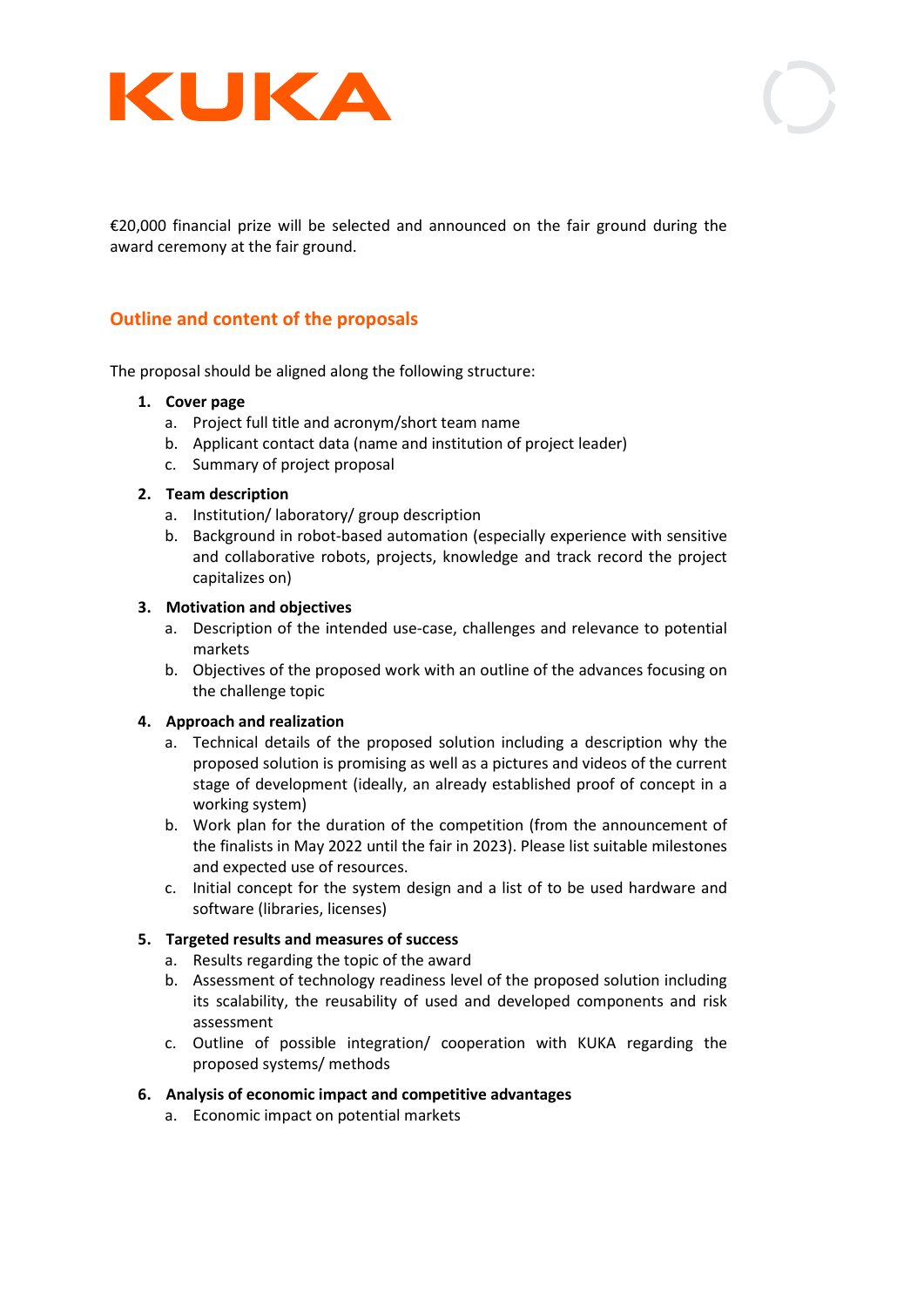

- b. Summary of transferable/ licensable technology and time-to-market estimation
- c. Competitive advantage with respect to existing solutions (research/ technology / applications)

Award applications must be written in English and are limited to 12 pages (including the cover page) addressing the items above in a balanced manner. Teams are encouraged to provide video material as part of their application. Other supportive material, e.g. publications, should be linked to the application.

### **KUKA Innovation Award judges**

Prof. Dr. Alin Albu-Schäffer (Director of Robotics and Mechatronics Institute, DLR)

Evan Ackermann (Senior Editor, IEEE Spectrum)

Dr. Kristina Wagner (Vice President Corporate Research & Director Robot X-perience, KUKA)

Prof. Dr. Oussama Khatib (Director of Robotics Lab, Stanford University)

Prof. Dr. Ir. Stefano Stramigioli (Director of the Robotics and Mechatronics Lab, University of Twente)

Zlatina Deggendorfer (Head of Application Portfolio Management, KUKA)

### **Schedule**

| 08.05.2022      | Application deadline                                           |
|-----------------|----------------------------------------------------------------|
| 16.05.2022      | Pitches of top 10 applications                                 |
| 20.05.2022      | Announcement of finalists                                      |
| April-June 2023 | Setup of applications with final presentation at a German fair |

### **Contact and further information**

For further questions and to submit the application: [innovationaward@kuka.com](mailto:innovationaward@kuka.com) Find out more about the KUKA Innovation Award: [www.kuka.com/InnovationAward2](http://www.kuka.com/InnovationAward)023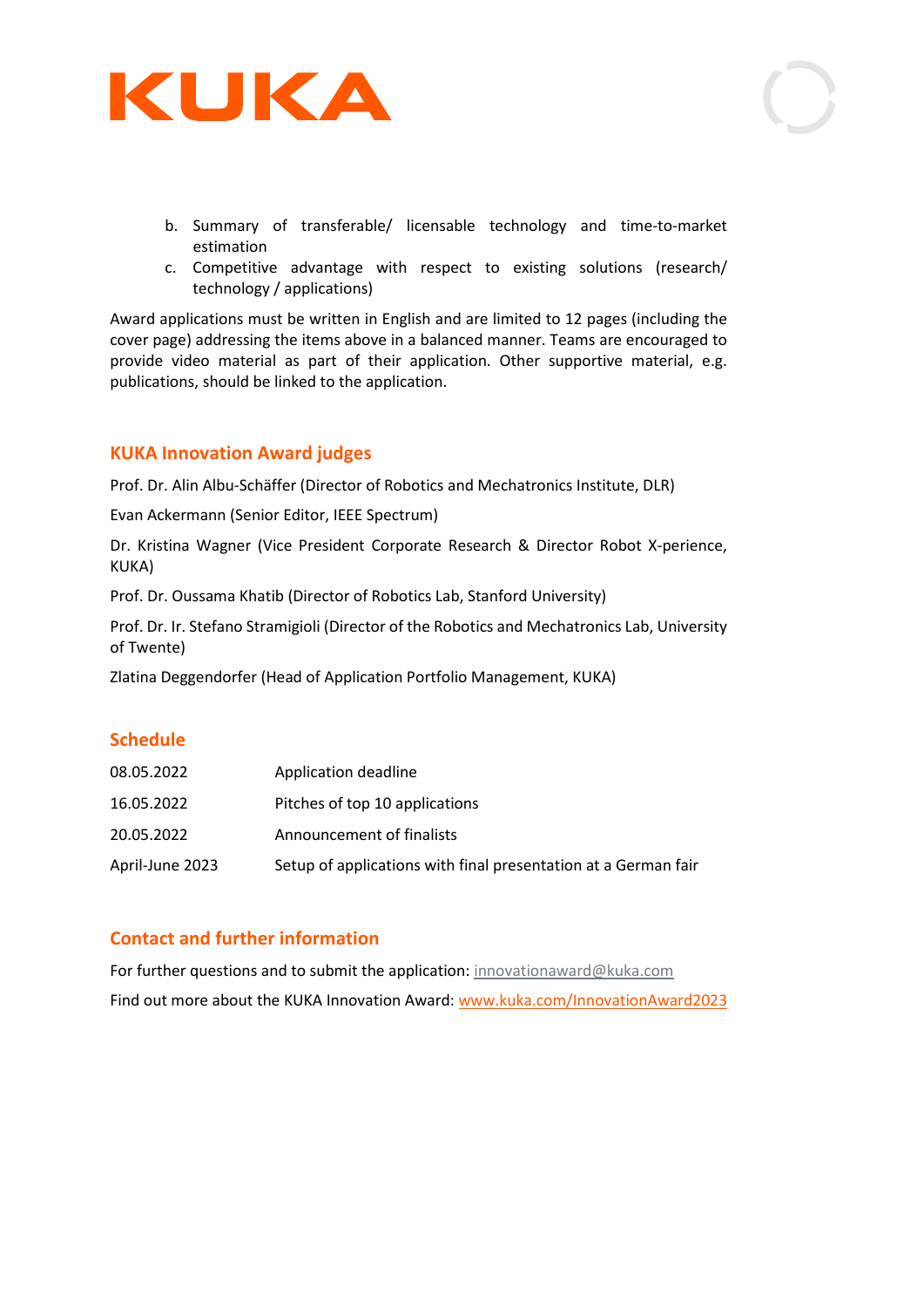

# **Terms and Conditions**

#### **Eligibility**

You are eligible to enter the competition if you meet the following requirements at time of entry:

- You are affiliated to a legal entity (company, university or research institute etc.), which is signing an agreement with KUKA that is handling the lending of the provided hardware and all financial issues regarding your participation.
- You are not an employee or intern of KUKA AG or their affiliated companies.
- You are not involved in any part of the execution or administration of this competition.
- You are not an immediate family member (parent, sibling, spouse, and child) or household member of a KUKA employee or an employee of KUKA affiliated companies, or a person involved in any part of the administration and execution of this competition.

#### **Confidentiality**

KUKA, the judges and the experts assigned will treat the submitted project material confidential. Intellectual Property (IP) generated in the competition belongs to the participants. If KUKA and a participant are interested in a technology transfer or access to IP, a separate agreement between the participant concerned and KUKA will be established.

#### **Lending agreement**

Granting of access to the KUKA robot and the vision sensor shall be conditional upon signing a lending agreement. Such lending agreement may not be signed by private individuals, but only by an authorized representative of a legal entity (company, university or research institute etc.). By signing the lending agreement, the lender agrees to do its utmost to fulfil the work plan described in the Award proposal. The costs for fulfilling the work plan as described in the proposal including personnel and additionally required hardware and software must be borne by the finalists. All loan and transportation costs are borne by KUKA.

#### **Insurance**

The transport of the robot is insured by KUKA. Apart from this KUKA does not provide any kind of insurance. Finalists shall insure themselves (liability insurance with coverage of approx. 3.000.000  $\epsilon$ ) and their own equipment as well the provided hardware (property insurance with coverage depending on the value of the hardware) against any possible costs and consequences caused by loss, theft, illness, accident, personal liability, etc.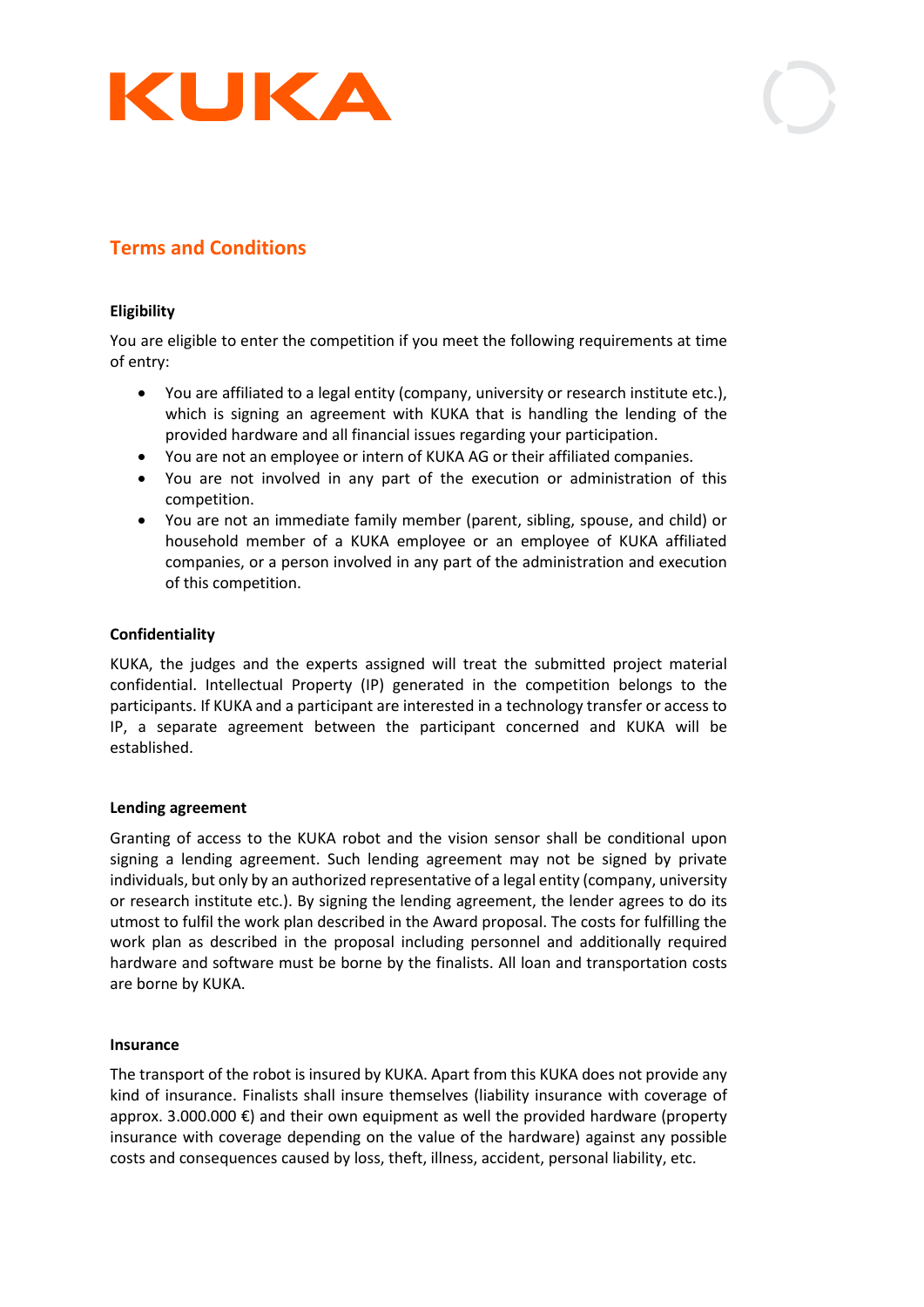

#### **Prize**

No transfer, substitution or cash equivalent for travel and accommodation grants, sponsored access to hardware and prizes is allowed, except at KUKA' sole discretion. The prize money can only be transferred to legal entities; transfers to individual persons cannot be made. KUKA reserves the right to substitute a prize, in whole or in part, of equal or greater monetary value if a prize cannot be awarded, in whole or in part, as described for any reason.

#### **Copyright**

Applications shall only include material that you own or where permission has been granted by the copyright/trademark owner. Applications and robot programs may not include copyrighted materials (such as source code, user interface, background music, images or video) unless you own or have permission to use the materials. The team must provide a list of non-proprietary tools, libraries and source codes used.

#### **Reimbursement of travelling and exhibition expenses**

Applicants bear their own costs with the exception of costs explicitly listed here. KUKA will cover all costs related to lending, servicing, and supporting the KUKA robot in the context of the KUKA Innovation Award.

KUKA offers a travel and accommodation grant to reduce the financial burden of finalist teams in the context of the demonstrations at the fair covering the following items:

- Accommodation at the fair location for up to three members per team (arranged by KUKA)
- Incurred travel expenses up to 1200  $\epsilon$  for German teams, 1900  $\epsilon$  for European teams and up to 3300 € for non-European teams
- Transportation costs for equipment (arranged by KUKA)

This grant can be accessed by the finalist teams' legal entity via handing in a cost claim with all receipts of the costs incurred by three members per team after the fair.

On accepting the invitation for participating in the Award finals at the fair, the teams agree to set up and present their solutions to the expert public, the judges and KUKA top management and senior developers. The costs for presentations at the fair relating to exhibition space, designing a representative booth and supporting the setup and dismantling of booths and equipment will be borne by KUKA.

KUKA reserves the right to reclaim any surplus payment or money paid in error. Furthermore, KUKA may cancel the accommodation and travel grant and demand payment repayment, if the financial support was obtained under false pretenses, if not used for the intended purpose, if any obligation regarding the final is not fulfilled, or for any other sound reason.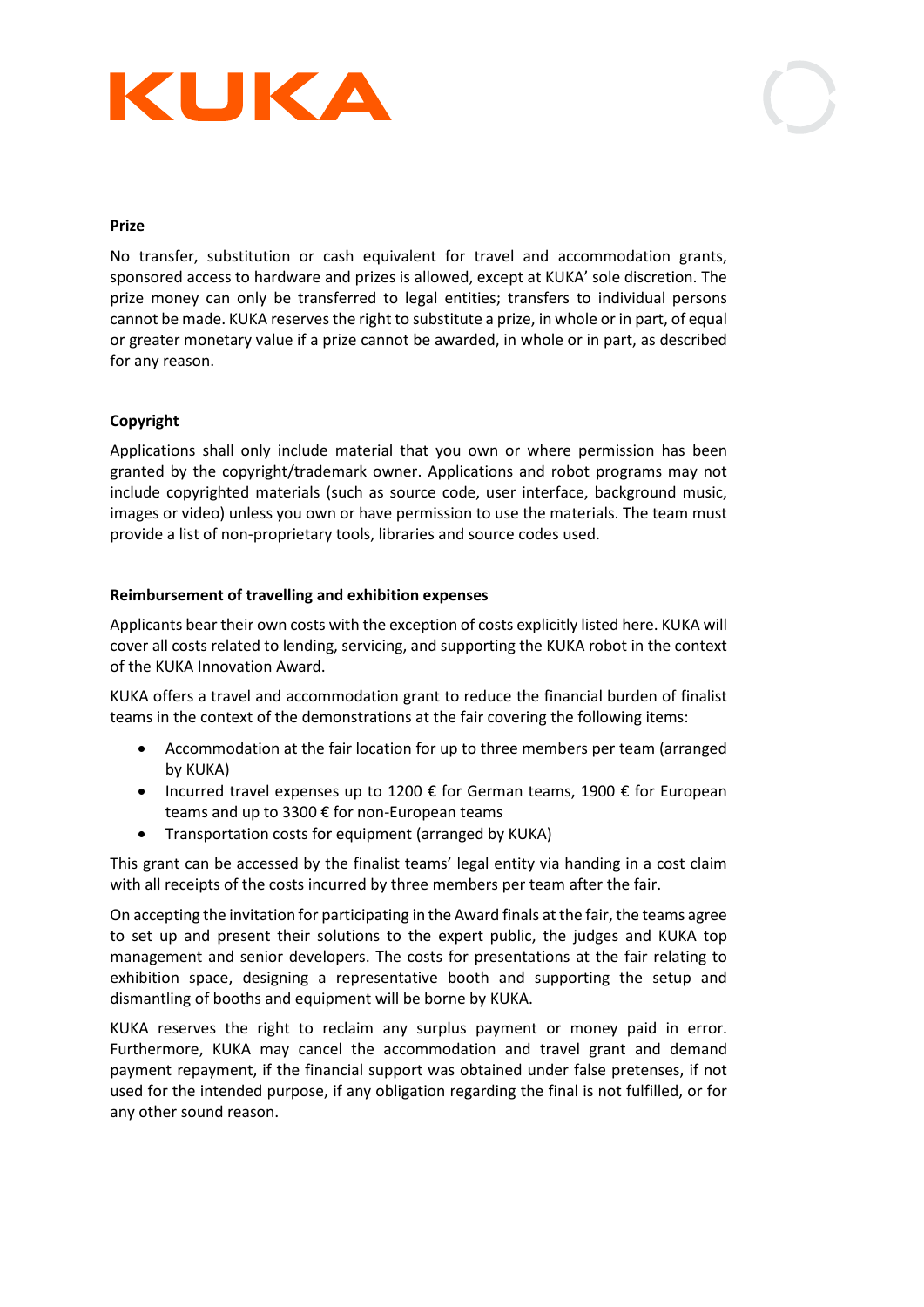

## **FAQ**

#### **Where can I get more information on the provided hardware?**

- [LBR iisy](https://www.kuka.com/en-de/future-production/iiqka/lbr-iisy#Configurator)
- [Roboception vision sensor](https://roboception.com/en/)

#### **Can other robots than the LBR iisy be used in this competition?**

Using and integrating the final demonstrator with the LBR iisy is mandatory. However, other robots can be used as well, e.g. in the preparatory phase and in addition to the hardware provided by KUKA. Proposals may be submitted using other robots, but applicants should explain how they intend to transfer their technology developments to the hardware provided by KUKA.

#### **Can other vision sensors than the Roboception vision sensor be used in this competition?**

Using and integrating the final demonstrator with the Roboception vision sensor is mandatory if a vision sensor is needed for the demonstrator. However, other vision sensors can be used as well, e.g. in the preparatory phase and in addition to the hardware provided by KUKA.

#### **Who can participate?**

Teams and individuals from legal entities (companies, universities or research institutes etc.) may participate. Proposals can only be made in the name of the legal entity. Lending agreements and financial issues can only be handled with the participant's legal entity.

#### **Why should I participate?**

The competition leading to the KUKA Innovation Award may allow you

- to access KUKA's latest robot hardware free of charge,
- to receive a KUKA training on the hardware and software as well as a coaching for the duration of the award,
- to present your solutions to the expert public at one of the world's most important industrial trade shows,
- to present your solutions to KUKA top management and senior developers,
- to engage in a closer collaboration and technology transfer of your innovative technology to one of the world leaders in robot-based automation (subject to a separate license agreement),
- to travel a major fair in Germany for presenting your work at KUKA's expense,
- to use this opportunity to meet and engage with other parties interested in your work,
- to win €20,000!

#### **Data privacy**

To process applications and to provide continuous support, KUKA collects and electronically stores the data submitted by applicants. These data include personal